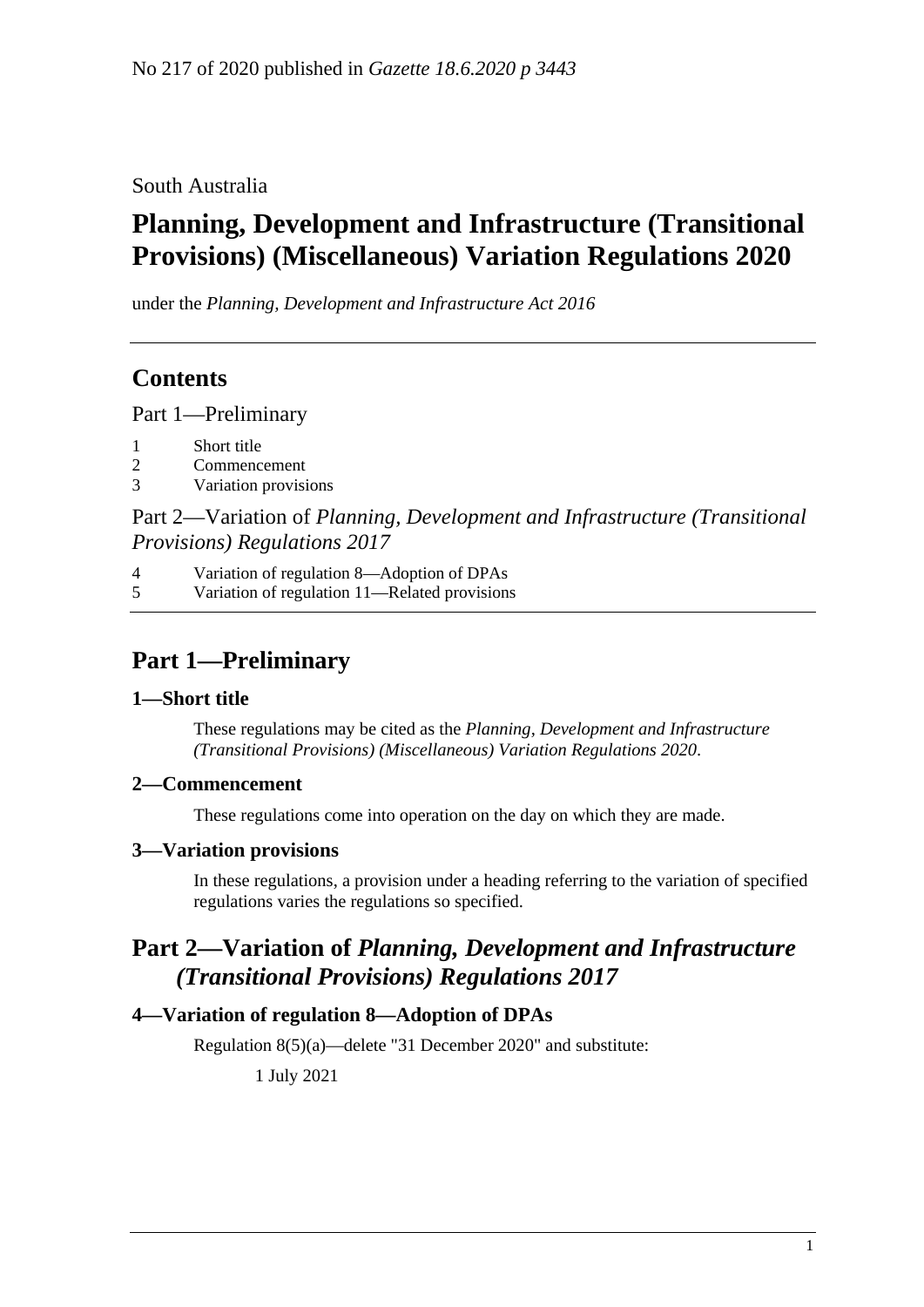#### <span id="page-1-0"></span>**5—Variation of regulation 11—Related provisions**

—

- (1) Regulation 11(3)—delete "section 48 of the repealed Act will, on or after the relevant day, apply in relation to the development or project as if a reference to the Governor were a reference to the Minister (and a decision of the Minister in relation to the development or project will have effect as if it were a decision of the Minister under section 115 of the PDI Act)." and substitute:
	- (a) section 48 of the repealed Act will, on or after the relevant day, apply in relation to the development or project as if a reference to the Governor were a reference to the Minister (and a decision of the Minister in relation to the development or project will have effect as if it were a decision of the Minister under section 115 of the PDI Act); and
	- (b) sections  $46B(9)$  to (12),  $46C(9)$  to (12),  $46D(8)$  to (10) and  $47(3)$  of the repealed Act will, on or after the relevant day, apply in relation to the development or project as if a reference to the Minister were a reference to the Commission (and the Commission may adopt any findings or determinations of the Minister under those subsections made before the relevant day to give effect to this subregulation).
- (2) Regulation 11—after subregulation (3) insert:
	- (3a) To avoid doubt, if a development or project of a kind referred to in subregulation (3) is proposed to be undertaken partly within an area of the State in relation to which regulation  $10(1)(a)$  applies and partly within an area of the State in relation to which regulation  $10(1)(b)$ applies, subregulation (3) applies in respect of the assessment of the development or project (even though it is proposed to be undertaken partly within an area of the State in relation to which regulation  $10(1)(b)$  applies).
- (3) Regulation 11(4)—delete subregulation (4) and substitute:
	- (4) An application—
		- (a) lodged under section 49 or 49A of the repealed Act with respect to a proposed development within an area of the State that is subject to the revocation of the relevant Development Plan; and
		- (b) that has not been finally determined before the relevant day in relation to that area,

may be continued and completed under the provisions of the repealed Act, except that a decision on the application will, once given, be taken to be a decision given under the PDI Act (and the PDI Act will apply in relation to the relevant development authorisation).